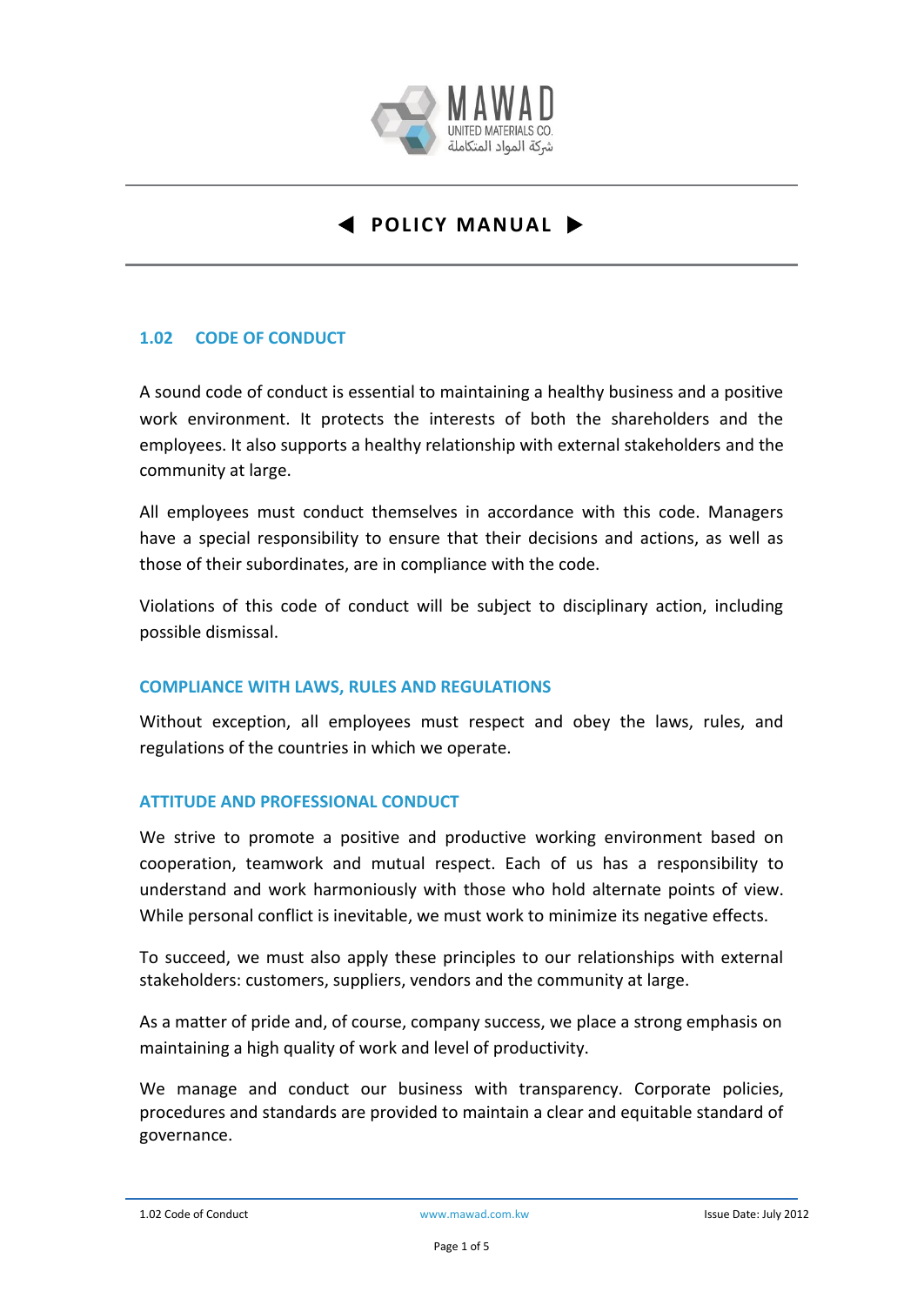

### **DISCRIMINATION AND HARASSMENT**

We are firmly committed to providing equal opportunity employment and will not tolerate discrimination or harassment based on race, color, religion, sex, national origin or any other protected class.

## **CONFLICTS OF INTEREST**

A "conflict of interest" exists when a person's private interest interferes in any way, or appears to interfere, with the interests of the Company.

We define conflict of interest as a situation in which an employee takes actions or has interests that may make it difficult to perform his/her work objectively and effectively. This includes situations in which an employee (or a member of his/her family) receives unsanctioned personal benefits as a result of his/her position in the Company.

Conflict of interest includes, but is not limited to, working for or doing business with a competitor, customer or supplier while employed by the Company.

As a matter of policy, employees carry the burden of:

- 1. Recognizing "conflict of interest."
- 2. Taking the necessary action to avoid it.

If you are unsure about a situation, consult with your supervisor, manager, or other appropriate personnel.

## **IMPROPER BUSINESS OPPORTUNITIES**

Employees are prohibited from pursuing business opportunities for personal gain when such opportunities are discovered through the use of Company property, information or via an employee/officer position.

Employees are prohibited from competing with the Company directly or indirectly and are obligated to advance the Company's interests when such ethical opportunities arise.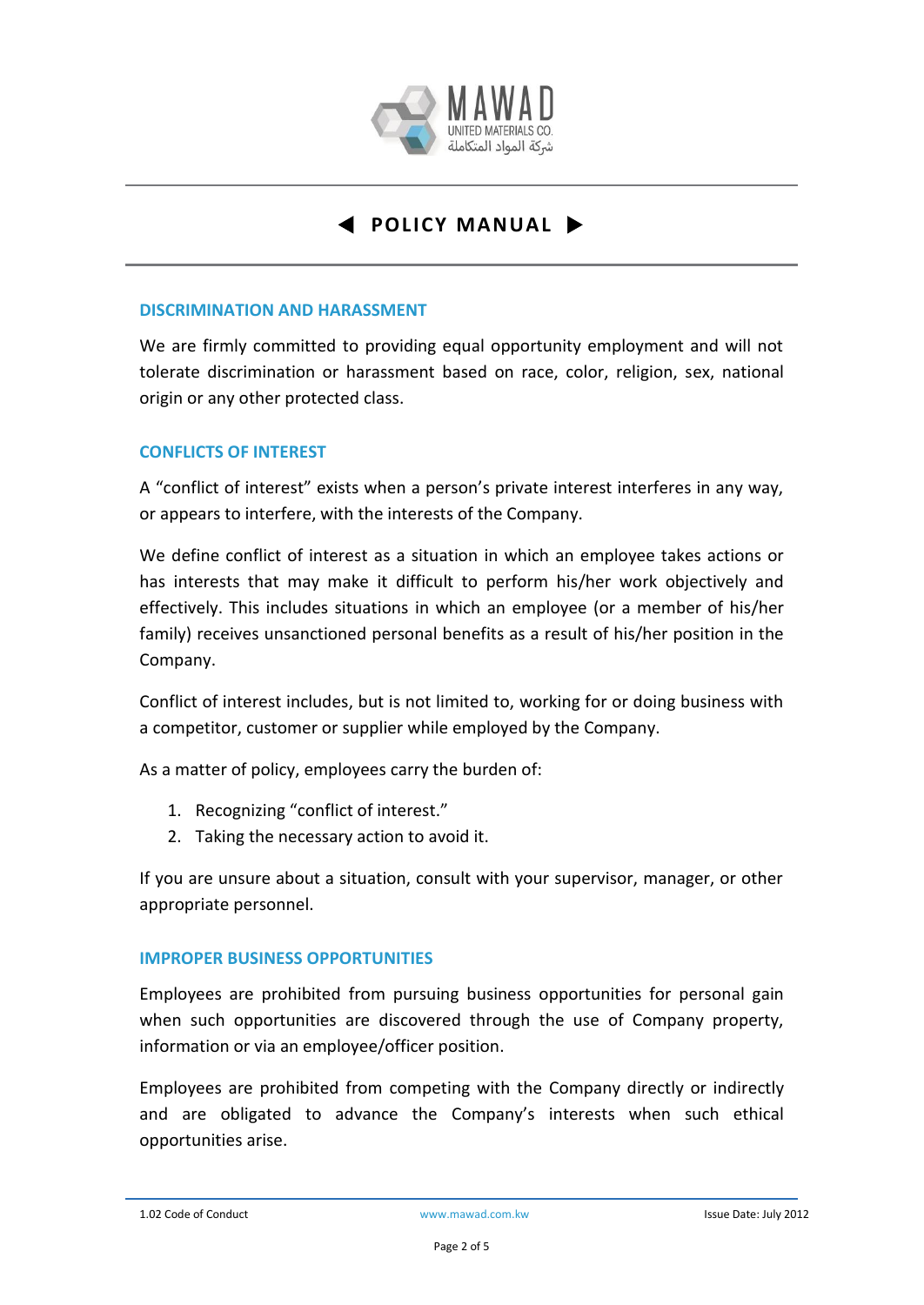

## **COMPETITION AND FAIR DEALING**

We strive to outperform our competition fairly and honestly. We seek competitive advantage through superior performance, rather than unethical or illegal business practices.

Stealing proprietary information, possessing trade secret information that was obtained without the owner's consent, or inducing such disclosures from past or present employees of other companies is strictly prohibited. Each employee and officer should endeavor to respect the rights of/and deal fairly with the Company's customers, suppliers, competitors and employees.

The purpose of business entertainment and gifts in a commercial setting is to create goodwill and sound working relationships, not to gain unfair advantage with customers.

No gift or entertainment should be offered, given, provided or accepted by any Company employee or officer, family member of an employee or officer, or agent unless it:

- 1. Is not a cash gift;
- 2. Is consistent with customary business practices;
- 3. Is reasonable in value;
- 4. And cannot be construed as a bribe or payoff.

## **CONFIDENTIALITY**

Employees and officers must maintain the confidentiality of proprietary information entrusted to them by the Company or its customers or suppliers, except when disclosure is authorized by the appropriate person or is required by laws or regulations. Proprietary information includes all non-public information that might be of use to competitors or harmful to the Company or its customers or suppliers if disclosed.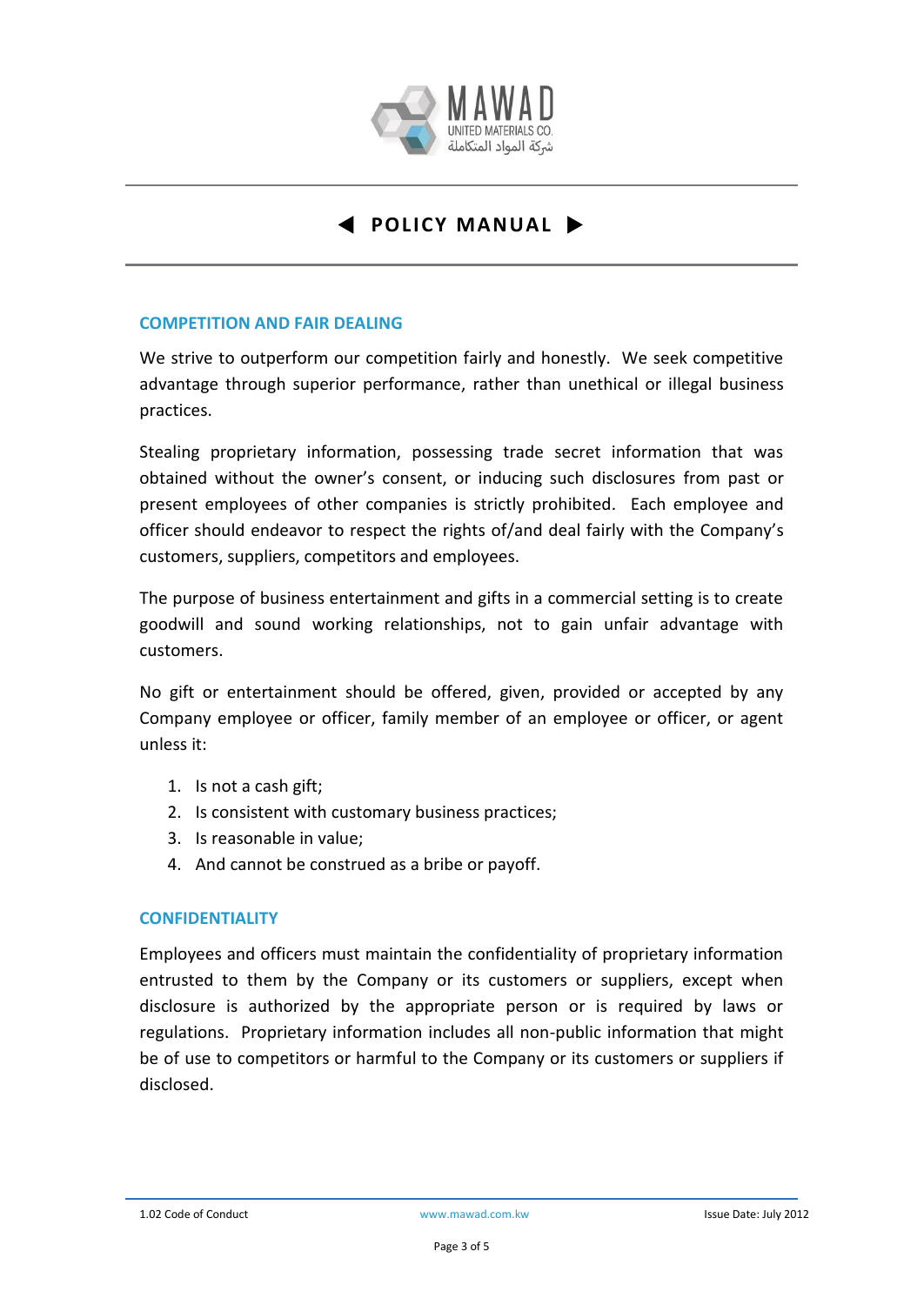

## **EMPLOYMENT**

Employees work for the company based on a personalized written contract that clearly specifies the rights and obligations of both employee and employer. Our employment terms (wages, working hours and benefits) must be fair and comply with or exceed the legislated minimum requirements.

Employees must be granted relevant statutory rights, such as annual, sick, maternity and indemnity leaves.

Employees are free to leave the company after a 90-day notice and in accordance with their employment contract and local labor laws.

We follow a strict policy of no physical abuse or discipline and no forced labor in any form. The policy includes total refrain from threats of verbal, physical and sexual harassment or intimidation.

The minimum age for full time employment at our company is 18 years.

## **HEALTH, SAFETY AND ENVIRONMENT**

All staff, especially supervisors and managers, are expected to seriously consider environmental, health and safety factors when making day-to-day, as well as strategic, decisions.

Each employee and officer has the responsibility to maintain a safe and healthy workplace for all other employees. This responsibility includes following security, environmental, safety, and health rules and practices as defined by Company policies and the laws of the country in which we operate.

Employees and officers are expected to perform their Company-related work in a safe manner, free of the influences of alcohol, illegal drugs or controlled substances. These substances may not be consumed, distributed or possessed within Company facilities or on Company grounds. Such behavior will not be tolerated.

<sup>1.02</sup> Code of Conduct www.mawad.com.kw Issue Date: July 2012